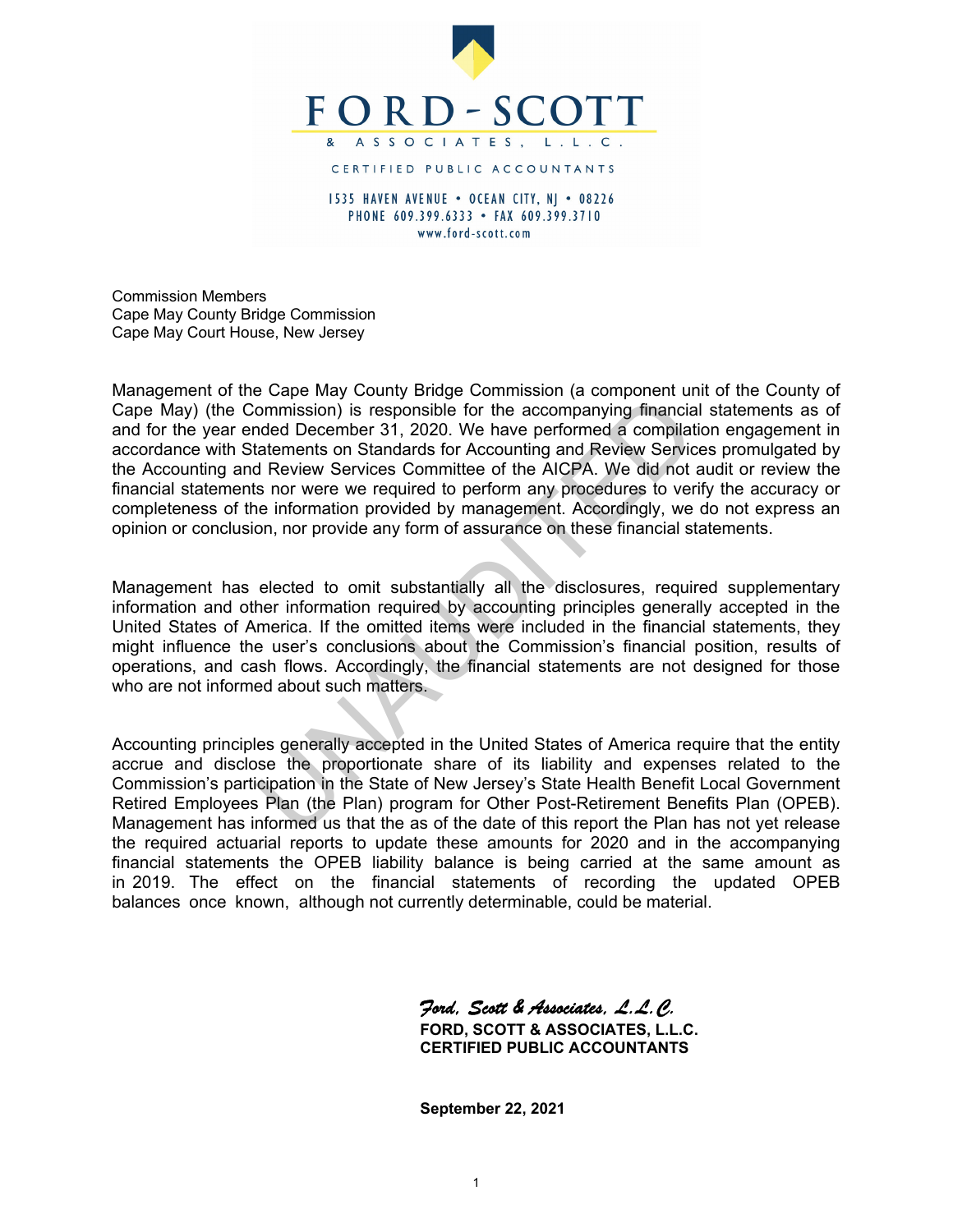# **CAPE MAY COUNTY BRIDGE COMMISSION STATEMENTS OF NET POSITION DECEMBER 31, 2020 PROPRIETARY FUNDS**

|                                          | (Unaudited)<br>2020 |
|------------------------------------------|---------------------|
| <b>ASSETS</b>                            |                     |
| <b>CURRENT ASSETS:</b>                   |                     |
| Cash and Cash Equivalents                | \$<br>366,229.53    |
| Investments                              | 1,807,196.16        |
| <b>Accounts Receivable</b>               |                     |
| <b>Inventory Asset</b>                   | 2,205.14            |
| Due from County of Cape May              | 12,440.99           |
| <b>TOTAL CURRENT ASSETS</b>              | 2,188,071.82        |
| <b>NONCURRENT ASSETS:</b>                |                     |
| <b>Restricted Assets</b>                 |                     |
| <b>Construction Account:</b>             |                     |
| Cash and Cash Equivalents                | 13,111.68           |
| Investments                              | 297,416.55          |
| <b>Bond Service Account:</b>             |                     |
| Investments                              | 656,193.30          |
| <b>TOTAL RESTRICTED ASSETS</b>           | 966,721.53          |
| <b>CAPITAL ASSETS:</b>                   |                     |
| <b>Construction in Progress</b>          | 17,022,797.78       |
| <b>Capital Assets being Depreciated</b>  | 82,649,238.69       |
| <b>Less Accumulated Depreciation</b>     | (36, 768, 751.43)   |
| NET PROPERTY, PLANT AND EQUIPMENT        | 62,903,285.04       |
| DEFERRED OUTFLOW OF RESOURCES:           |                     |
| Deferred Amount on Refunding             | 1,283,722.00        |
| Deferred Outflows Related to Pensions    | 240,929.00          |
| Deferred Outflows Related to Other Post- |                     |
| <b>Retirement Health Benefits</b>        | 4,191.00            |
| TOTAL DEFERRED OUTFLOW OF RESOURCES      | 1,528,842.00        |
| TOTAL ASSETS AND DEFERRED OUTFLOW OF     |                     |
| <b>RESOURCES</b>                         | 67,586,920.39       |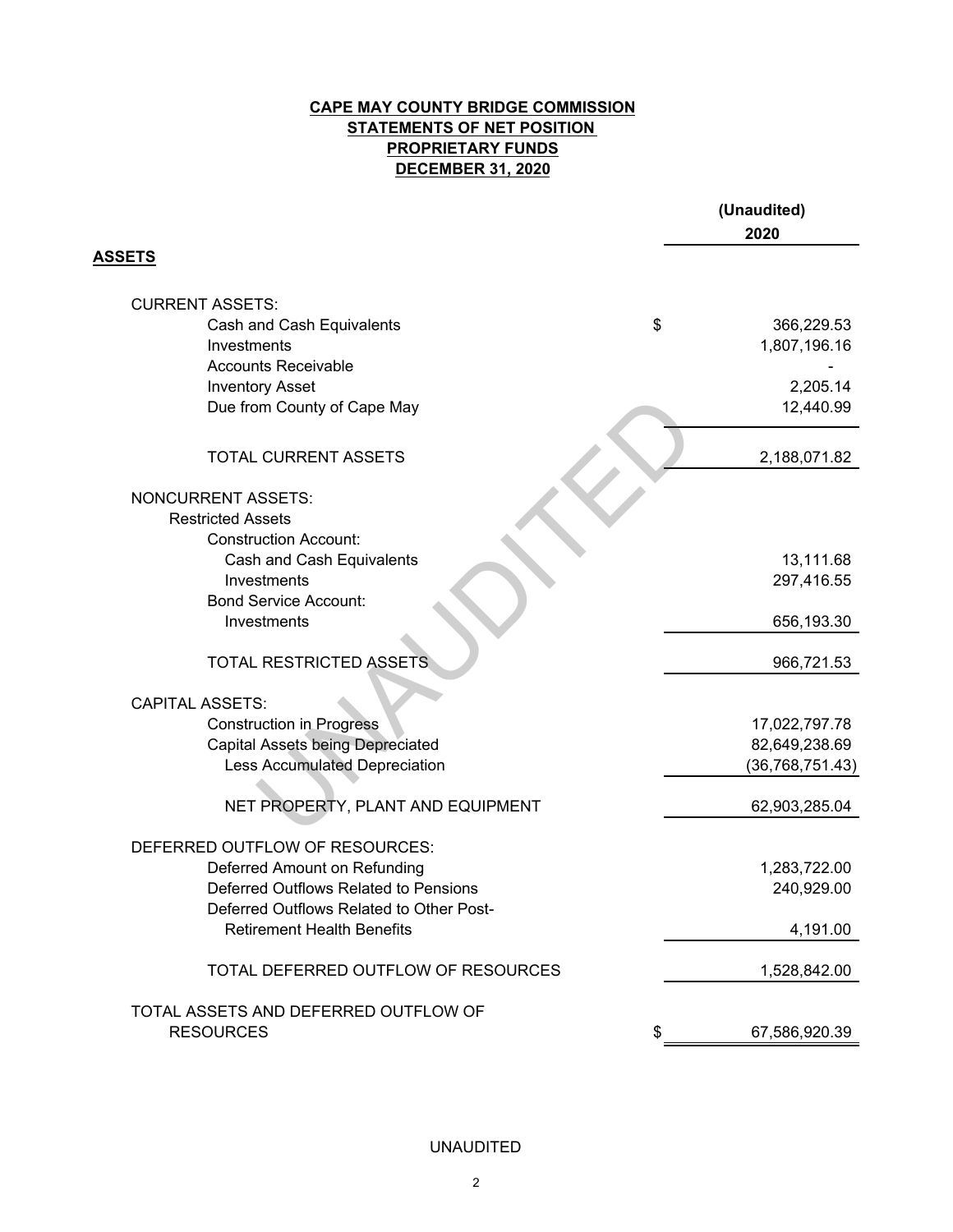## **CAPE MAY COUNTY BRIDGE COMMISSION STATEMENTS OF NET POSITION (CONTINUED) DECEMBER 31, 2020 PROPRIETARY FUNDS**

|                                             | (Unaudited)<br>2020 |
|---------------------------------------------|---------------------|
| <b>LIABILITIES</b>                          |                     |
| <b>CURRENT LIABILITIES PAYABLE FROM</b>     |                     |
| <b>UNRESTRICTED ASSETS:</b>                 |                     |
| <b>Accounts Payable - Operations</b>        | \$<br>185,109.55    |
| TOTAL CURRENT LIABILITIES PAYABLE           |                     |
| FROM UNRESTRICTED ASSETS                    | 185,109.55          |
| <b>CURRENT LIABILITIES PAYABLE FROM</b>     |                     |
| <b>RESTRICTED ASSETS:</b>                   |                     |
| <b>Accounts Payable</b>                     | 14,636.57           |
| <b>Accrued Interest Payable</b>             | 12,440.99           |
| <b>Current Maturities of Long-Term Debt</b> | 885,000.00          |
| <b>TOTAL LIABILITIES PAYABLE</b>            |                     |
| FROM RESTRICTED ASSETS                      | 912,077.56          |
|                                             |                     |
| LONG-TERM OBLIGATIONS:                      |                     |
| <b>Accrued compensated Absences</b>         | 222,869.22          |
| Net OPEB Obligations                        | 7,084,966.00        |
| Net Pension Liability                       | 1,769,314.00        |
| Long Term Portion of Bonds Payable          | 10,385,000.00       |
| TOTAL LONG-TERM OBLIGATIONS                 | 19,462,149.22       |
|                                             |                     |
| DEFERRED INFLOW OF RESOURCES:               |                     |
| Deferred Inflows Related to Pensions        | 1,135,883.00        |
| Deferred Inflows Related to Other Post-     |                     |
| <b>Retirement Health Benefits</b>           | 5,217,439.00        |
| TOTAL DEFERRED INFLOW OF RESOURCES          | 6,353,322.00        |
| TOTAL LIABILITIES AND DEFERRED INFLOW OF    |                     |
| <b>RESOURCES</b>                            | 26,912,658.33       |
|                                             |                     |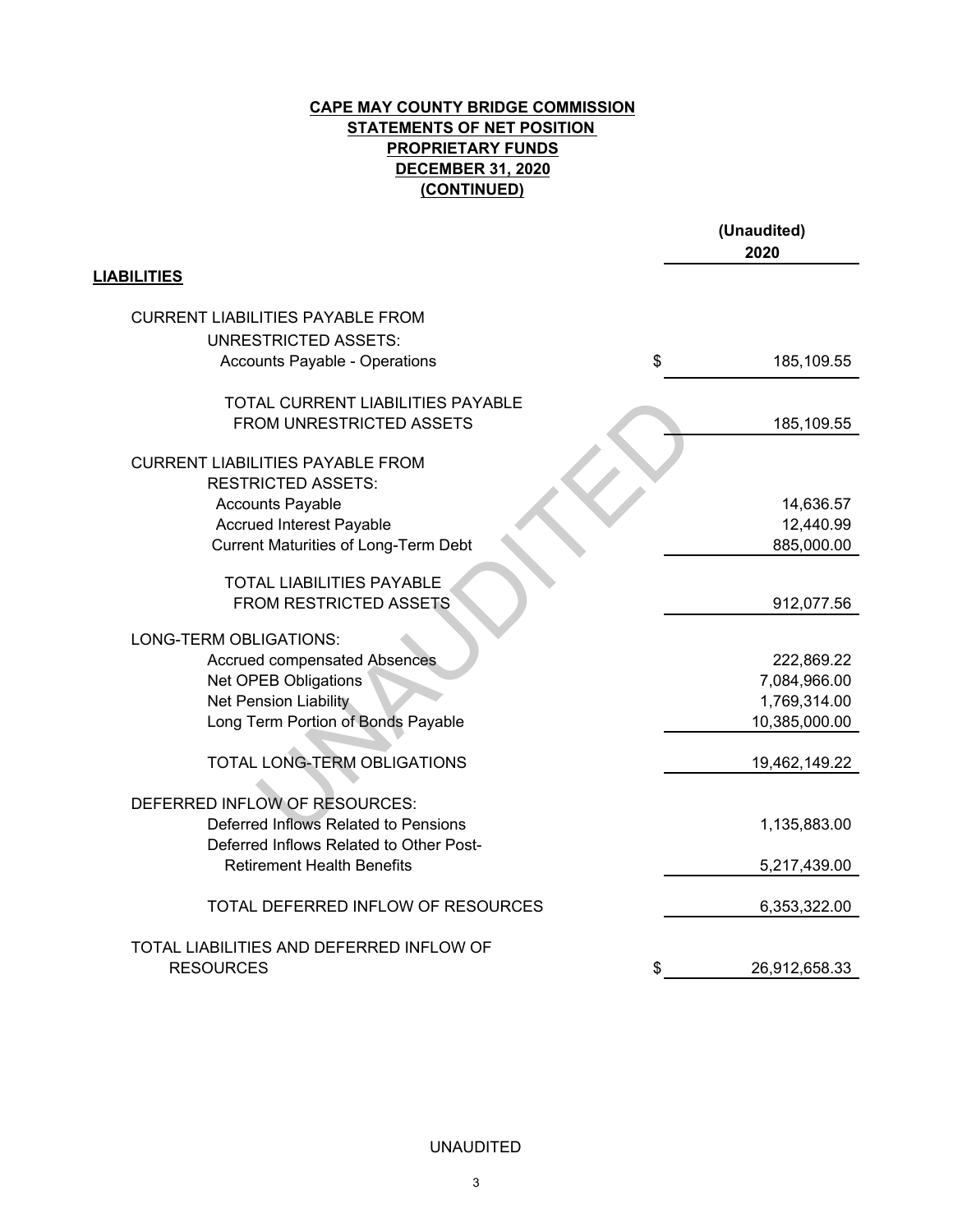#### **CAPE MAY COUNTY BRIDGE COMMISSION STATEMENTS OF NET POSITION PROPRIETARY FUNDS DECEMBER 31, 2020 (CONTINUED)**

|                                                            | 2020                   |
|------------------------------------------------------------|------------------------|
| <b>NET POSITION</b>                                        |                        |
| Net Investment in Capital Assets                           | \$<br>52,917,007.04    |
| Restricted for:<br>Debt Service<br><b>Capital Projects</b> | 60,046.54<br>42,492.47 |
| Unrestricted                                               | (12, 345, 283.99)      |
| <b>TOTAL NET POSITION</b>                                  | 40,674,262.06          |
| TOTAL LIABILITIES AND NET POSITION                         | 67,586,920.39          |
|                                                            |                        |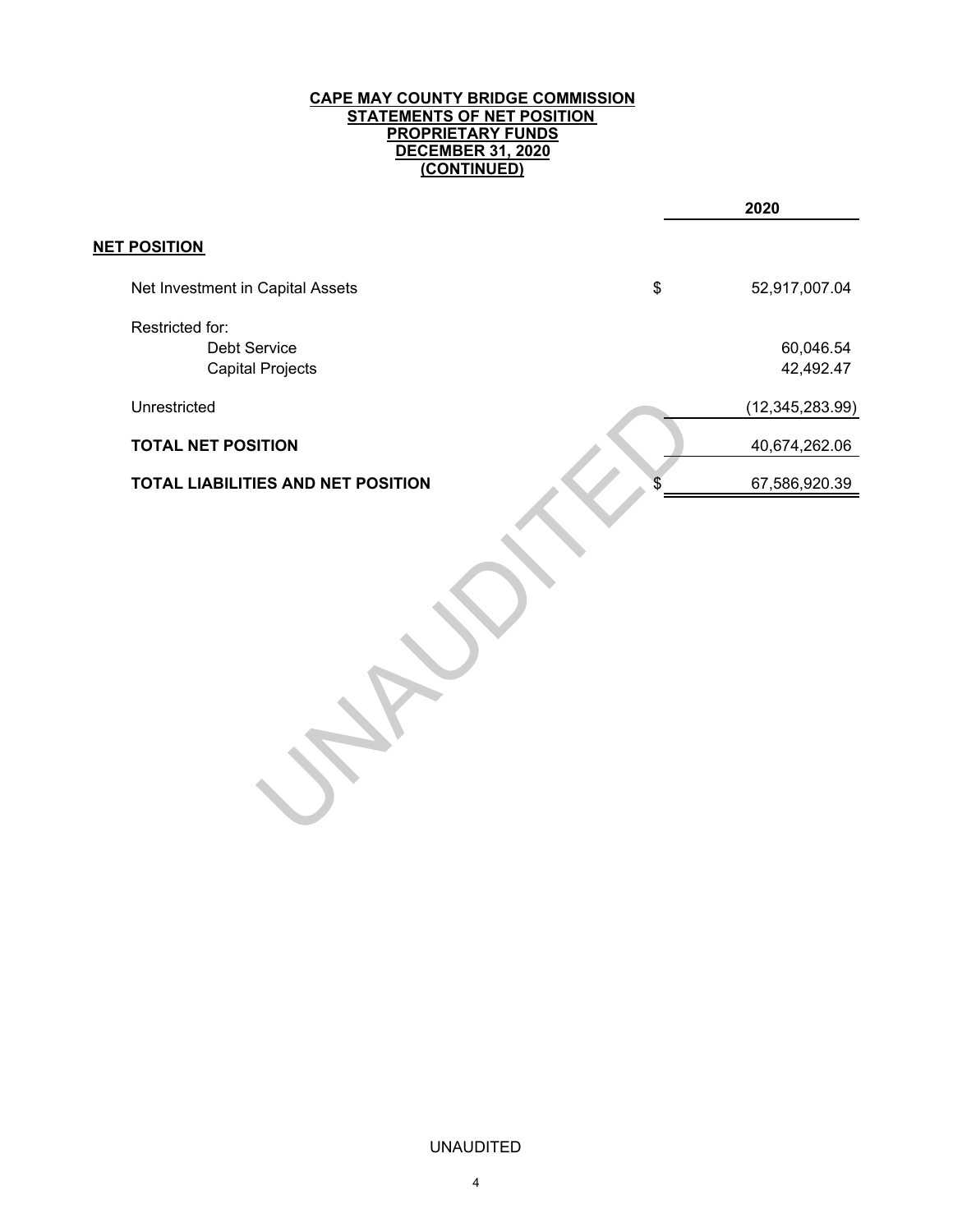### **FOR THE YEAR ENDED DECEMBER 31, CAPE MAY COUNTY BRIDGE COMMISSION STATEMENTS OF REVENUES, EXPENSES AND CHANGES IN FUND NET POSITION PROPRIETARY FUNDS**

|                                        | (Unaudited)<br>2020 |
|----------------------------------------|---------------------|
| <b>OPERATING REVENUES:</b>             |                     |
| Toll revenues                          | \$<br>2,933,567.79  |
| Other income                           | 104,975.67          |
| TOTAL OPERATING REVENUES               | 3,038,543.46        |
| <b>OPERATING EXPENSES:</b>             |                     |
| Operating appropriations               | 2,394,747.64        |
| Other post-employment benefits         | 234,796.00          |
| Net pension Expense                    | (280, 816.00)       |
| Net OPEB adjustment                    |                     |
| Depreciation                           | 2,909,164.80        |
| <b>TOTAL OPERATING EXPENSES</b>        | 5,257,892.44        |
| <b>LOSS FROM OPERATIONS</b>            | (2,219,348.98)      |
| NONOPERATING REVENUES (EXPENSES):      |                     |
| Interest income                        | 7,217.36            |
| Interest expense                       | (313, 406.26)       |
| County reimbursement for debt service  | 1,058,406.25        |
| County contribution of capital assets  | 2,793,476.91        |
| Bond issue costs                       | (178, 361.26)       |
| Deferred amount on refunding           | (80, 103.60)        |
| Amortization of bond premium           | 10,066.31           |
| TOTAL NONOPERATING REVENUES (EXPENSES) | 3,297,295.71        |
| OTHER FINANCING SOURCES (USES):        |                     |
| 2020 Refunding Bond Proceeds           | 9,710,000.00        |
| Deposited with Refunding Agent         | (9,531,638.37)      |
| Proceeds used for bond issue costs     |                     |
|                                        | (178, 361.63)       |
|                                        | 0.00                |
| Change in net position                 | 1,077,946.73        |
| NET POSITION - BEGINNING               | 39,596,315.33       |
| NET POSITION - ENDING                  | \$<br>40,674,262.06 |